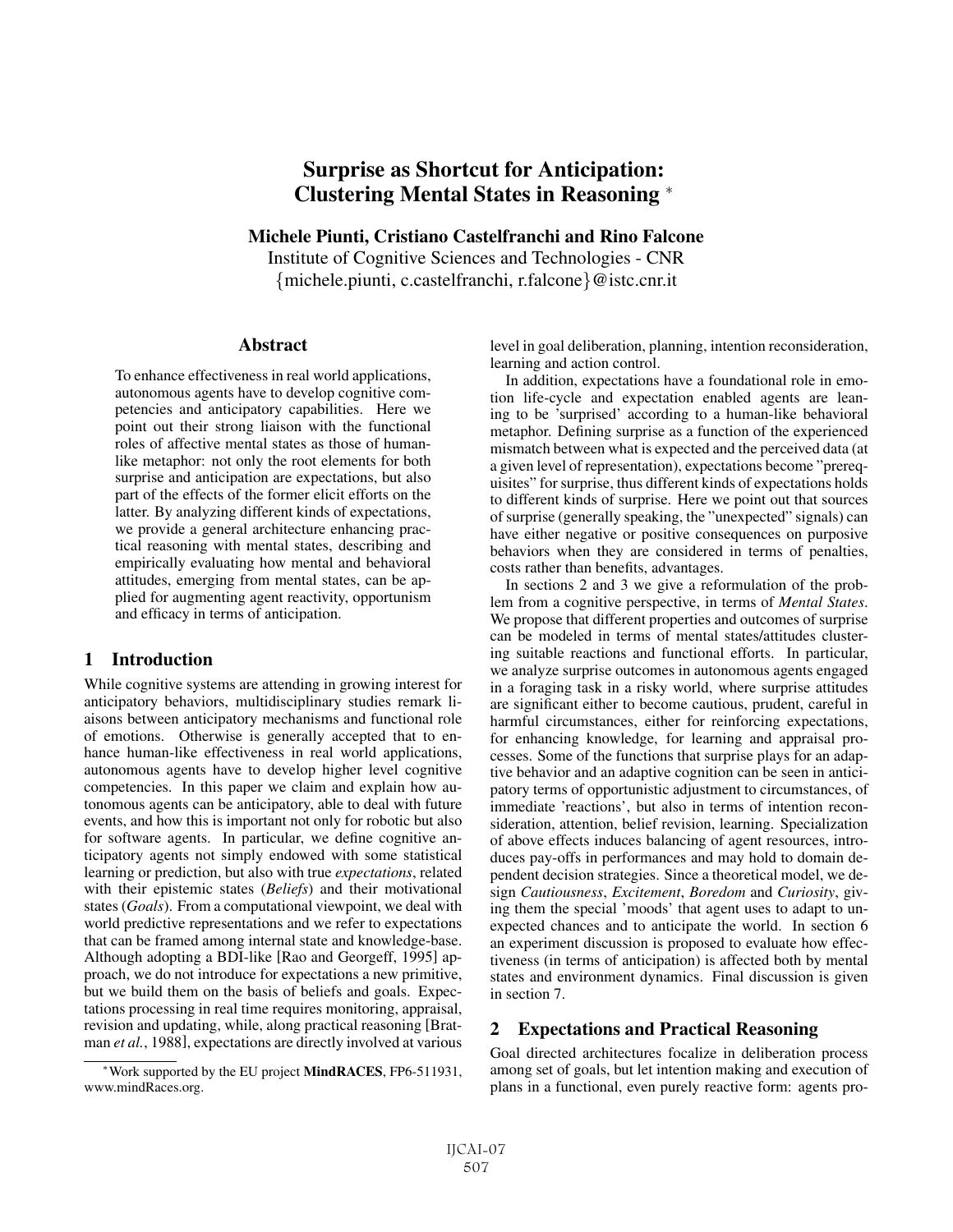cess information reacting in a procedural way and choosing in repertoire the plan to execute according to filtering of conditions and belief formulae. No native support was defined for dealing with the future (e.g. future directed intentions), neither prevision models. Even if the idea was to align agent performances to real worlds environments, soon the inadequacy of the model has shown drawbacks. Real world applications face with dynamism, low accessibility of environment state and constraints.

The main problem to be addressed in real-time, situated and goal-directed model of agency is *narrownessboundedness* in various aspects like computational power, time available to take decisions, knowledge and memory. Originally proposed in practical reasoning by Bratman, intention reconsideration is a costly and binding process: once goal is adopted, agent commits its intention to a given state of affairs, and devote resources for achieving it. Traditionally optimization of intention reconsideration processes relies on the two levels of goal deliberation and plan selection: abstractly, agents should break plan and shift their intention if: *(i)* the related beliefs (context conditions) become false; *(ii)* the committed plan is no longer achievable and there are no alternatives; *(iii)* the root-goal (or the meta-level intention) is inhibited by other goals (or by other meta-intentions). [Kinny and Georgeff, 1991] analyzed different reconsideration strategies according to a 'degree of boldness'1. Their experiments showed that *cautious* agents outperforms *bold* agents in cases of high world dynamism but, if the environment is static, all the costs for frequent intention reconsideration are wasted. In a successive work [Kinny *et al.*, 1992] introduced the 'cost of sensing' and showed that agent effectiveness decrease with the increasing of the sensor effort. On the contrary, the optimal sensing rate increase along with the world dynamism. The experiments considered on the one side the time spared by early detection of changes, on the other side the costs for too frequent sensing.

Agents reasoning has to rely on uncomplete knowledge: their beliefs couple with the real world state at various grades of adherence, resulting inconsistent due to ignorance and uncertainty . Unlike completely observable environments, in partially observable environment (POEs) the observation at time t may not provide sufficient information to identify  $s_t^2$ .

Further, disambiguation between internal 'drives' or motivations and goals is still an unsolved issue. For instance Boltzmann selection techniques are used for controlling the trade-off between exploration and exploitation; other models consider environmentally mediated model of emotions<sup>3</sup> or some functional role of affective states.<sup>4</sup> Many of these approaches show drawbacks in their cognitive model and generally lack in opportunism against unexpected events: anticipatory agents should have strong proactive capabilities in using uncertain beliefs within deliberation processes, strategies for adaptive intention reconsideration [Kinny and Georgeff, 1991] and sensing, disambiguation between motivations and goal hierarchy.

In the next sections we propose a new approach, based on the high-level role of expectations, eliciting emotional states and attitudes. As we see, this can be reflected in design of reasoning and decision making processes affected by emotional signals.

### 3 Expectations, Surprise and Anticipation

We refer to anticipation outcomes as agent changes on mental attitudes in decision making due to what is expected. While the association between internal state, processed input and deliberation process is generally defined in design time, anticipatory strategies for intentional (goal driven) behaviors requires agent to build some predictive representations. In [Ortony and Partridge, 1987] cognitive expectations are given in terms of practically deducible propositions, defined as symbolic beliefs that can be fully represented in memory, or logically inferred. Our claim is that expectations in deliberative agents can be coupled with Beliefs and Goals: since these basic components, we attain expectations as a *molecule* expressing *emerging* attitudes , in part epistemic (to check whether the prediction really fits the world, to monitor the success of the behavior) in part motivational (the agent who build expectations is 'concerned' and some of its goal are involved) [Castelfranchi, 2005]. At a cognitive level, we distinguish here between high and low level expectations:  $Expectation \alpha$ : more explicit, consists of fully represented predictions about decision outcomes and can be associated with alternative courses of actions;  $Expectation\beta$ : dealing with those expectations with weak level of representation, due to lack of beliefs, uncertainty, ignorance. At a quantitative level, we refer to two independent dimensions:

- 1. *Belief strength*, as degree of subjective certainty. The agent is more or less sure and committed about their content.
- 2. *Goal value*, a subjective importance strictly dependent on context conditions and mental attitudes.

<sup>&</sup>lt;sup>1</sup>They define *bold* agents which never stop to reconsider intentions until the current plan is fully executed, and *cautious* agents which stop to execute and reconsider their intentions after the execution of every action.

<sup>&</sup>lt;sup>2</sup>Approaches to POE use beliefs state methods (e.g. POMDP) and approximation techniques. In continuous space, intractabilities arise in updating belief and in calculating value function and suddenly agents may operate with hidden states.

<sup>[</sup>Parunak *et al.*, 2006] endowed a BDI architecture with agent motivational state composed by a vector of seven drives, where the current emotions modulates behavior.

<sup>4</sup> In their computational model of surprise [Macedo and Cardoso, 2004] proposed a solution for exploration of unknown environments with motivational agents where surprise holds to intentions and "action-goal", thus eliciting action-selection through evaluation of utility functions. We guess in this model two different levels are 'collapsed', resulting surprise concurrently a "motivation" (like curiosity and hunger) and a "intention" ("the event with the maximum estimated surprise is selected to be investigated"). As they define agent first goal to enhance knowledge, surprise becomes both a mechanisms for "appraisal of unexpectedness" and a further terminal goal, pursued maximizing expected novelty. In addition, the definition and functional role of curiosity remains unclear respect to the one given for surprise: they identify both as the novelty-discrepancy between the perceived data and the previous beliefs stored in memory.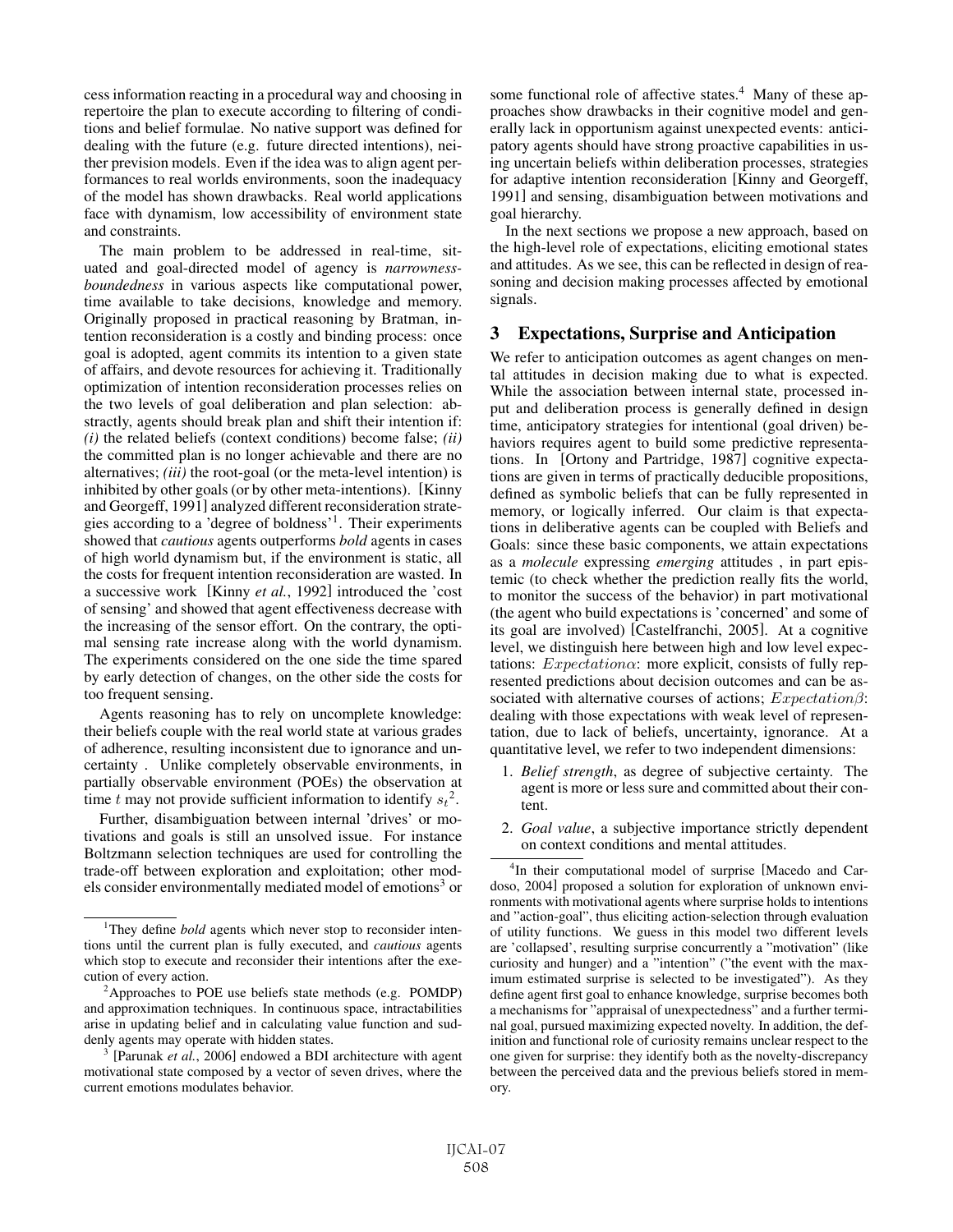This kind of expectations already allow agent to experience surprise, elicited by the expectation resulting to be wrong after the fact (expectation invalidation). Thus, expectations become 'prerequisites' for surprise: more precisely surprise is due to (and a signal of) a *mismatch*, an inconsistency between agent expectations (given by previous knowledge) and the incoming information (actual input), compared at a given level of representation [Castelfranchi and Lorini, 2003].

Current computational models lack quantitative description of the functions that surprise play for an anticipatory behavior and an adaptive cognition. Psychoevolutionary model of [Meyer *et al.*, 1997] proposed that surprise-eliciting events holds to *(i)* appraisal of a cognised event as exceeding some threshold of unexpectedness; *(ii)* interruption of ongoing information processing and reallocation of resources to the investigation of the unexpected event; *(iii)* analysis/evaluation of that events; *(iv)* immediate reactions to that event and/or updating or revision of the "old" schemas or beliefs. Recent works in neuroscience and neuroeconomics identify the important role of emotions in decision making and anticipatory goal deliberation processes. It has been showed that affective states help to "decide advantageously before knowing the advantageous strategy" [Bechara *et al.*, 1997]. To improve the speed of learning, regulate the trade-off between exploration and exploitation and learn more efficiently, [Ahn and Picard, 2006] introduced decision making strategies using affective components given by affective anticipatory rewards. They proposed a cognitive system with affective biases of anticipatory reward, modeled by positive and negative valence of evaluation of expectation<sup>5</sup>.

We propose that effects of the expectation processing can be seen beginning from the strength of its component (Beliefs and Goals) and can rely on the positive or negative consequences upon agent purposes. The prediction of possible world outcomes triggers a given anticipatory behavior (e.g. aimed at preventing threats). Relatively to goals, we consider the 'goal failure' in terms of excitement or frustration, when the goal is achieved at more or less level than the one expected. Relatively to beliefs, we consider the epistemic capabilities aimed at solving the inconsistency. We also guess that different kinds of expectations hold to different kinds of surprise. Expectation  $\alpha$  failure elicit updating of those explicit expectations coupled with goals, reinforcement in expected utility and exploitation of purposive behavior. On the other side, unexpected  $\beta$  signals elicit adaptation, reactiveness, backtracking, intention reconsideration, shift of motivations, opportunism, investment in resources. We distinguish between:

- 1. *Long-term and short-term effects*, respectively related to decision making, learning and adaptive behavior, arousing, invoking and mobilizing resources attention.
- 2. *Mental and behavioral changes*, affecting motivations, intention reconsideration, self-confidence, action execution and selection.

Specialization of the above effects induces balancing of agent resources, introduces pay-offs in performances and may hold to domain dependent decision strategies.

### 4 Foraging in Risky World

To test agent performances so that different strategies can be significantly compared, we design a test-bed scenario. Environment captures features of real world domains, allowing flexible control of the world dynamics. Navigation capabilities are given with a repertoire of paths (defined as list of location to pass through) used to routinize crossing rooms and LOI. Agents move in a continuous 2D land map where walls, obstacles and doors (that can be open or close) delimit rooms, corridors and pathways. Environment holds simulated time and guarantees consistency for entities, artefacts and world objects. Belief base is built upon a shared ontology of world objects and artefacts: three Locations of Interest (LOI) present symbolic reference points where three kind of food appear, with fixable frequency. Each class of food has modifiable 'score' and a likelihood to appear near the corresponding LOI. Agent works for the terminal goal of foraging, composed of the following workflow of actions: *(1)* Look for Food with (supposed) best reward; *(2)* Go to the identified Food location and pick up it; *(3)* Transport Food (one at a time) from the original location to the repository and deposit it. Releasing Foods in the repository, agents obtain a 'reward' augmenting energy, calculated from the basis of the original food score decreased with a *decay factor* straight depending on the transport interval. Decay is introduced to enhance cost in duration of actions. Agents are characterized by the following tuple of dynamic resources:

$$
Ag = \langle En, r, Sr, s \rangle \tag{1}
$$

*En* indicating the instant amount of energy, *r* the range of vision where sensors can retrieve data, *Sr* the sensor sample rate, and *s* the instant speed. We assume agent burning energy according to the combination of previous resource costs (e.g. the more speed and sensor-rate is high, the more agent will spend energy).

Along the presented workflow, agents can run up against dangerous entities. Fires behave according to a two state lifecycle periodic function: in their first shape they are in a *smoke* 'premonitory' state, then they become real harmful *flame*. At the beginning of each period, fires change their location with discrete movements. Moreover Fires can rise with higher frequency in given dangerous areas. Against fires collisions, agents have to reconsider their intention (e.g. adopting fire avoidance behavior), and they are constrained to experience a short-term reaction: actions and speed are constrained and further costs in term of energy have to be paid. Agents expire when their energy goes to  $zero<sup>6</sup>$ .

<sup>&</sup>lt;sup>5</sup>In particular, the extrinsic rewards (rising from external goal, or cost) are integrated with intrinsic rewards (rising from emotional circuits), internal drives and motivations: these affective anticipatory rewards are modeled to improve learning and decision making.

<sup>&</sup>lt;sup>6</sup>Notice that in order to appreciate cumulative effects of different strategies and behaviors on the long term, no fatal event are introduced.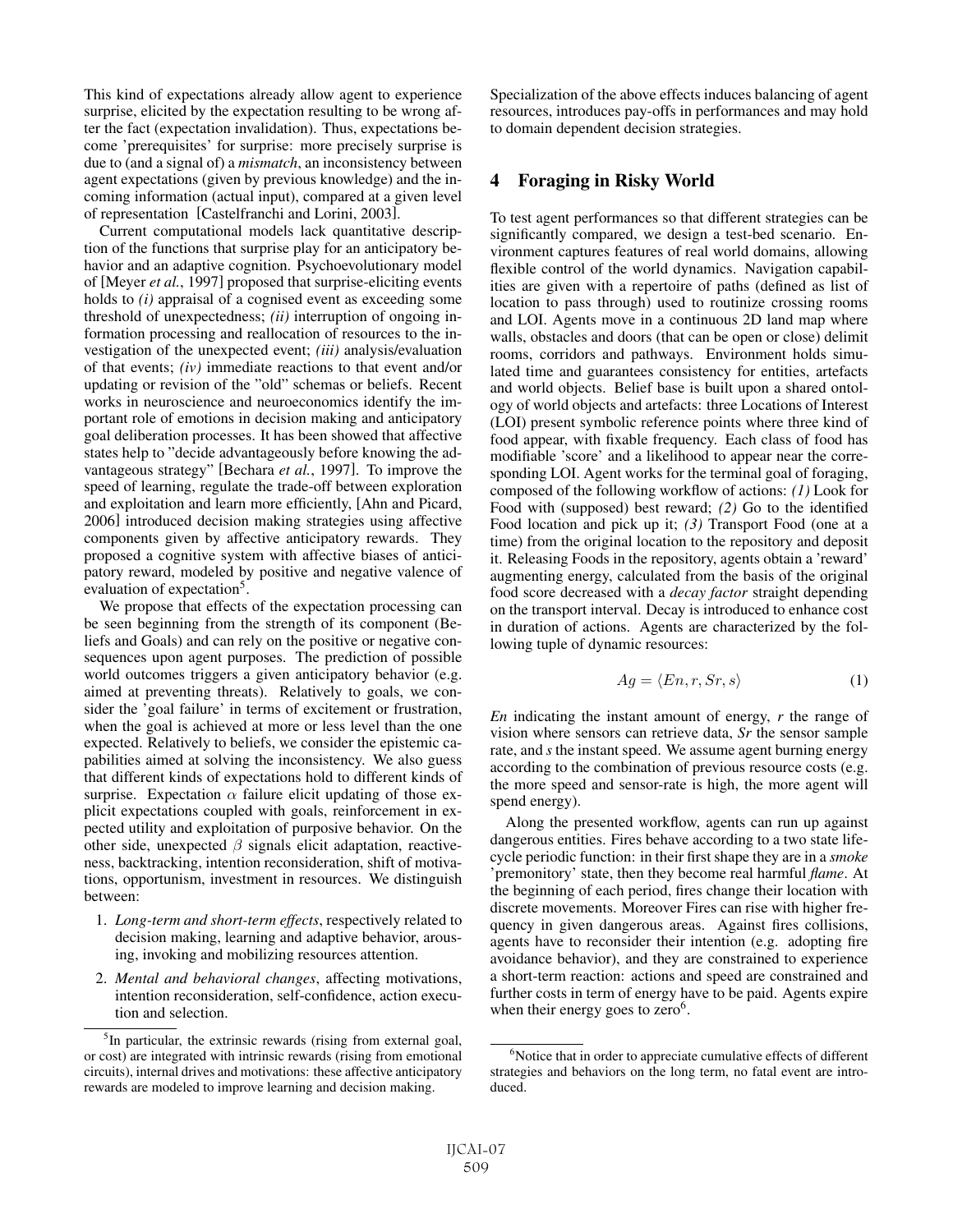### 5 Design

As for the agent's kernel we adopt Jadex engine<sup>7</sup>, a multi threaded framework for BDI agents where the architecture leads to a loosely coupled Beliefs, Goal, and Plans, including their mutual relations, through agent descriptor [Braubach *et al.*, 2005]. Jadex deliberation is driven by the evaluation of logic formulae (put in form of Belief formulae) and 'arcs of inhibition' between goals for dynamically resolving their priority. As explained below, to model expectations and effects of surprise at a system level, we pointed out that they take place at various level of reasoning and we modified the original BDI schema introducing  $\alpha$  expectation processing (with Expectation Driven Deliberation) and  $\beta$  expectation processing (with Mental States designed for clustering attitudes for adaptive and anticipatory changes).

#### 5.1 Subjective Expected Utility

We relate  $\alpha$  expectations with agent epistemic states (Beliefs) and motivational states (Goals). Subjective Expected Utilities (defined in decision-theoretic accounts as a function of the agent's *beliefs* and *desires* [Bratman *et al.*, 1988]) are included at meta level reasoning as mechanisms for Goal deliberation. Along the foraging tasks, a working memory stores information about food "quality" (reward on goal achievement and food type) and "quantity" (frequencies, time-stamps and location of any food added in the belief base). These are the re-evocable traces of previously achieved actions: agents associate to each LOI a SEU value given by  $Bel_{Rew}$  (determined averaging rewards stored in a k-length memory for the last k delivered Foods) multiplied with  $P_{FLOI}$  (indicating the likelihood to discover foods near the LOI). Through a feedback, actual results of purposive actions of depositing food are compared against expectations: once a food is located, agent will reinforce  $P_{FLOI}$  (correct expectation), otherwise, when a LOI is visited and no foods are located,  $P_{FLOI}$  will be weakened (wrong prediction). At the meta-level-reasoning, agent chooses to look for  $food_x$  at the corresponding  $LOI_x$ by comparing their SEUs and by adopting the epistemic goal toward best expected LOI, according to a  $\epsilon$ -greedy strategy. SEU processing runs in "discrete time", upon goal achievement or at action completion. Identifying with sensors a set of foods, agent adds them to the beliefbase and heads for the nearest one, observing topology, constraints and obstacle bounds. Deliberation from searching to pickup action is triggered when a food is located, from pickup to homing when a valuable is carried. Note that if a nearest food  $f_j$  is located, a new intention inhibits the current plan. Further transition to searching is caused when agent achieves the *drop action*.

In addition, means-end reasoning processes are introduced when agents choose a path between the available ones (*means*), to reach a target location (*end*). The *risk* is a negative  $\alpha$  expectation (a threat). Quantitatively risk is a fully represented variable inside the paths that agents use to move and is augmented by unexpected negative events (e.g. fire or smoke threat).



Figure 1: Transition Function for Mental States uses two stacks for storing Positive and Negative events.

#### 5.2 From reactiveness to anticipation

A reactive agent is one that makes decisions about what action to take relying on its current state and on input from sensors. In this case, states can be modeled by a (stochastic) finite state automaton (FSA) where each state represents an action -or a plan- the agent is executing, while transitions get it to other states. Otherwise, generalized Markov process evaluates the past k states: if an agent has instantaneous k-length knowledge of the world, it could dynamically change its internal state, allowing reasoning as a whole to adapt to changes<sup>8</sup>. In most situations, such global knowledge is impractical or costly to collect but for sufficiently slow dynamics, agents can correctly estimate the environment through local observations. This kind of agents can be described by a push down automaton (PDA) where the stack stores the expectation invalidations items. By evaluating the cached items agent can foresee the current environment state (infer βexpectations) and consequently adapt its attitudes. Items have both an *informative* content (e.g. timestamp, Location, event type), and a *semantic* content, because they are coupled with the positive (benefits) or negative (disadvantages) effects that the event entails. Hence, by using two distinct buffers to store these positive and negative events agents, the agent can observe the world in terms of positive opportunities and negative circumstances. Starting from these series of local observations, a background process periodically define the mental state to adopt, through a transition function (see Fig.1).

#### 5.3 Mental States

After a series of positive surprises, unexpected opportunities and helpful novelties, agent may tend to reinforce beliefs: for instance, dropping food with unexpected good reward holds agent to become *Excited*, reinforcing SEU in looking food of that type near the respective LOI. Exciting surprises are internal signal for arousing the agent, for increasing the explorative activity and for searching for those good events. Hav-

<sup>&</sup>lt;sup>7</sup>See Jadex project at http://sourceforge.net/projects/jadex/

<sup>&</sup>lt;sup>8</sup>A reactive agent can be considered as ordinary Markov process, where future state depends only on its present state. If the memory on the past states has length k, then the agent that is making decisions about future actions rely on the past k states and the process can be represented as a generalized Markov process of order k.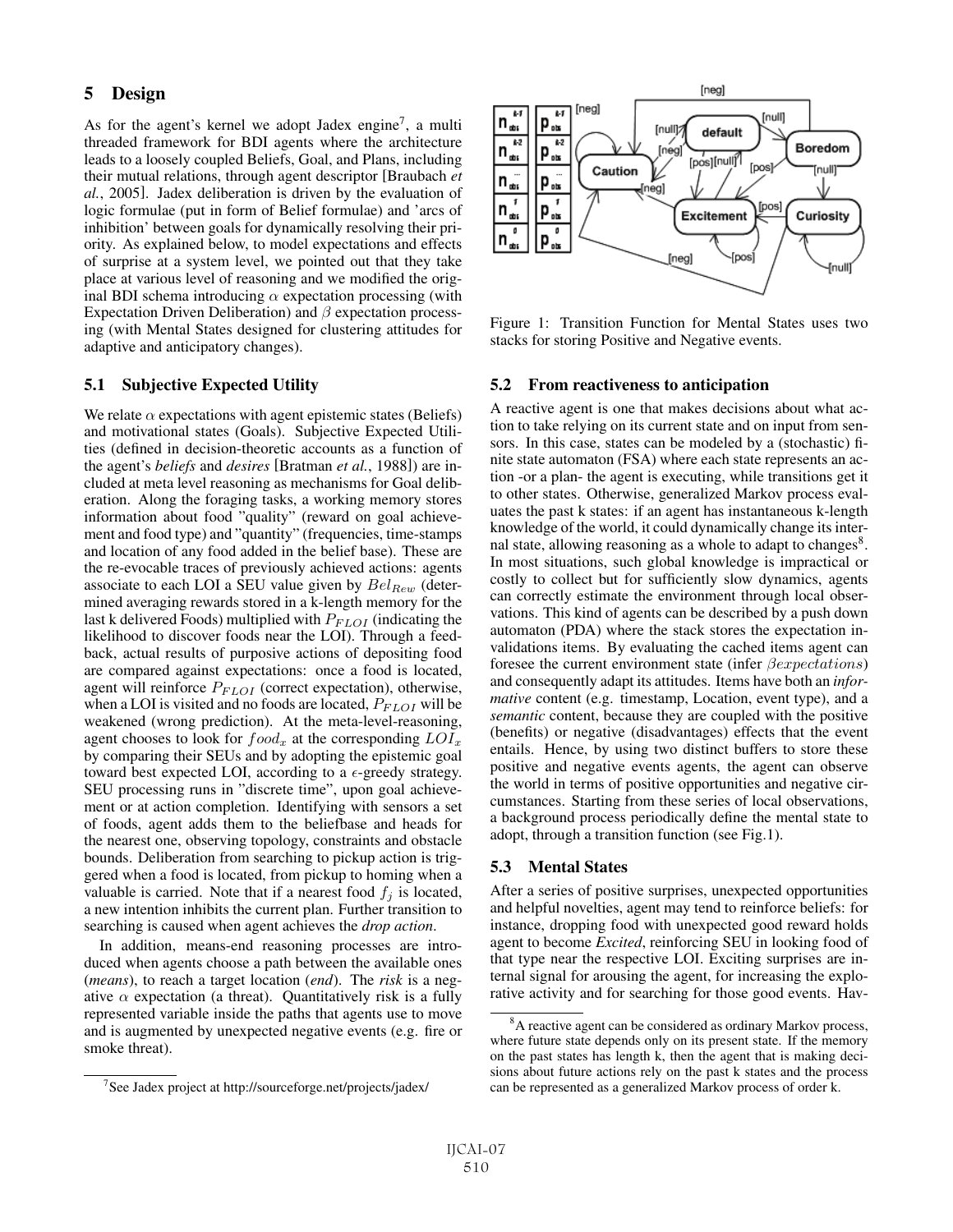ing registered a close series of harmful events may signify agent is in a dangerous area. The Mental State coupling with alerting (negative) surprise is *Cautiousness*, which gives the anticipatory effort of risk avoidance (i.e. anticipating threats). Being cautious in a risky world, with hidden state, means to become prudent and to adopt safe behaviors. We design agent cautiousness distinguishing two aspects: firstly caution elicits arousal and alert, holds to become more vigilant, to look ahead, to check better while and before moving (prudence against risks); secondly to be careful in doing dangerous actions, either augmenting the control or doing the action in less risky way (e.g using alternatives in repertoire). We suppose cautious agent able to escape from threats using its safest plans. The investment in resources is exploitable for adapting, learning, noticing world regularities and anticipating threats, but introduces pay-offs: [Castelfranchi *et al.*, 2006] showed that mobilizing more resources for epistemic actions (actions explicitly directed to enhance knowledge) and attentive processes has direct effects in reducing promptness and speediness and side effects in bodily reactions, as further energy consumption. Caution holds to behavioral and mental changes: we identify the following activities: *(i)* Perceptive investment, reallocation of attentive resources *S, Sr, v*, looking ahead, updating, focusing; *(ii)* Belief Revision, e.g. signalling a dangerous area, increasing the path risk; *(iii)* Adapting of self-confidence in beliefs (and expectations); *(iv)* Intention reconsideration in the sense of selection of safe actions (e.g. selection of safest path). We design *Boredom* as the mental state coupling with lack of surprising events (i.e. empty buffers). The transition function gets to Boredom by persistence of empty buffers (where persistence is defined by heuristic thresholds). In the long run, further lack of surprise items produces a special 'mood', *Curiosity*, whose outcome is to shift from exploitation to exploration attitudes. In this case the agent activates the new goal of exploring and searching for unexpected event in less visited areas, in order to update knowledge and expectation models. Curious agent uses an alternative searching policy: while the first strategy is based on evaluation of SEU (according to which agent selects searching actions towards best expected LOI) the second has the purpose to 'attain knowledge' in order to update internal world representations, predicting models and beliefs: anticipation is indirectly elicited by appraisal, beliefs and expectation revision. Notice that Curiosity implies abandoning risk

| <b>Mental States</b> | <b>Attitudes</b> | Resources |      |      |
|----------------------|------------------|-----------|------|------|
|                      |                  |           |      |      |
| Default              | Exploitation     | 0.73      | 0.73 | 0.73 |
| Excitement           | Reinforcement    | 0.6       | 0.6  | 1.0  |
| Caution              | Prudence         | 10        | 10   | 0.2  |
| Curiosity            | Exploration      |           | ሰ ን  |      |

Table 1: Mental States and weights for epistemic resources defined in *(1)*. Note that the global amount of resources is limited to 2.2 for each state.

evaluation: it elicits the adoption of a new explicit epistemic goal, leading the agent towards those areas where it foresee to enhance knowledge.



Figure 2: Agent energy (a) and effectiveness (b) comparision

### 6 Experimental Results

We compared a benchmark agent with subjective expected utility (SEU) and an agent adding to subjective expected utility processing also mental states (MS) module. Experiments have been conducted in environment with different level of riskiness, indicated by the presence of more or less harmful objects (e.g. fires). Our first series of experiments extracted the course of energy in function of time: as in [Castelfranchi *et al.*, 2006], while with low presence of riskiness MS and SEU agents have comparable energy trends, we noticed agent mean energy decay according to enhancing of risks. Fig.2a shows the trial with the presence of 7 fires entities. It is interesting to note the discontinuities in slopes of the functions, caused by transitions of mental states and, consequently, by the different energy consumption due to resource allocation. Peaks indicate goal achievement (food released in the repository) and consequent energy recharge; downfalls indicate damaging by fires. As we expected, MS agent outperformed SEU agent, being able to adapt behavior and reduce harms. SEU agent collided with more fires and this caused it to expire after 1200 sim time. Due to cautiousness, repertoire of safe actions and risk evaluation in choosing of paths, MS agent acted in safeness, succeeded to escape from threats and suffered less damages. In these cases MS agent is able to anticipate dangerous areas and collisions and negative effects are minimized until agent shift to the cautiousness mental state. It also been noticed that agent dynamics introduce payoffs. During their lifetime, SEU achieved 5 forages while MS agent 4: SEU boldness and commitment ensure higher speed and less time to accomplish the task. Otherwise, trials with lower level of riskiness showed better MS agent performances in searching on the long term, due to curiosity. MS agent showed better exploration competencies, when food valuables near LOI are consumed and the usual SEU strategies lacks.